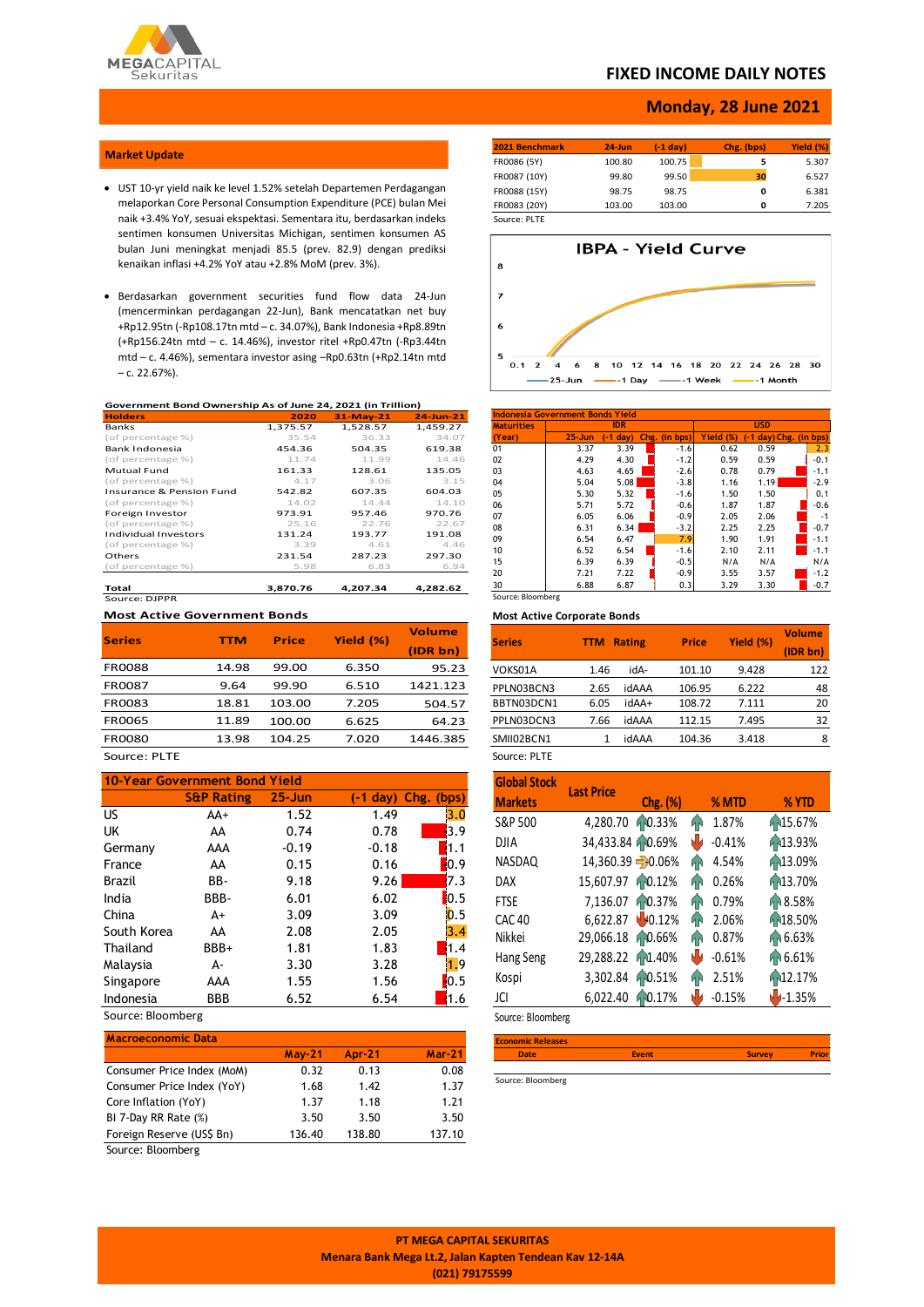

**Monday, 28 June 2021**

# **Government Bond Prices**

|               | Closing Price: 25-Jun-2021 |            |               |              |             |            |                   |                   |              |                |
|---------------|----------------------------|------------|---------------|--------------|-------------|------------|-------------------|-------------------|--------------|----------------|
| <b>Series</b> | <b>Maturity</b>            | <b>TTM</b> | <b>Coupon</b> | <b>Price</b> | <b>YTMX</b> | <b>YTM</b> | <b>Est. Yield</b> | <b>Fair Price</b> | Spread (bps) | Recommendation |
| FR0034        | 15-Jun-21                  | $-0.03$    | 12.80%        | 100.11       | $-26.267$   | $-26.27%$  | $-26.25%$         | 100.00            | $-11$        | Fair           |
| FR0053        | 15-Jul-21                  | 0.05       | 8.25%         | 100.33       | 2.277       | 2.28%      | 2.60%             | 100.28            | $-5$         | Fair           |
| FR0061        | 15-May-22                  | 0.88       | 7.00%         | 103.08       | 3.449       | 3.45%      | 3.43%             | 103.07            | 0            | Fair           |
| FR0035        | 15-Jun-22                  | 0.97       | 12.90%        | 108.92       | 3.489       | 3.49%      | 3.51%             | 108.85            | $-7$         | Fair           |
| FR0043        | 15-Jul-22                  | 1.05       | 10.25%        | 106.72       | 3.691       | 3.69%      | 3.58%             | 106.81            | 9            | Fair           |
| FR0063        | 15-May-23                  | 1.88       | 5.63%         | 102.32       | 4.327       | 4.33%      | 4.21%             | 102.52            | 20           | Fair           |
| FR0046        | 15-Jul-23                  | 2.05       | 9.50%         | 109.81       | 4.497       | 4.50%      | 4.33%             | 110.04            | 23           | Fair           |
| FR0039        | 15-Aug-23                  | 2.13       | 11.75%        | 114.59       | 4.517       | 4.52%      | 4.38%             | 114.84            | 25           | Cheap          |
| FR0070        | 15-Mar-24                  | 2.72       | 8.38%         | 109.39       | 4.658       | 4.66%      | 4.73%             | 109.19            | $-20$        | Fair           |
| FR0077        | 15-May-24                  | 2.88       | 8.13%         | 109.33       | 4.633       | 4.63%      | 4.81%             | 108.80            | $-53$        | Expensive      |
| FR0044        | 15-Sep-24                  | 3.22       | 10.00%        | 114.25       | 5.14        | 5.14%      | 4.98%             | 114.73            | 48           | Cheap          |
| FR0081        | 15-Jun-25                  | 3.97       | 6.50%         | 105.11       | 5.063       | 5.06%      | 5.31%             | 104.20            | $-91$        | Expensive      |
| FR0040        | 15-Sep-25                  | 4.22       | 11.00%        | 120.66       | 5.47        | 5.47%      | 5.41%             | 120.81            | 15           | Fair           |
| FR0084        | 15-Feb-26                  | 4.64       | 7.25%         | 107.27       | 5.454       | 5.45%      | 5.56%             | 106.82            | $-45$        | Expensive      |
| FR0086        | 15-Apr-26                  | 4.80       | 5.50%         | 100.71       | 5.328       | 5.33%      | 5.61%             | 99.53             | $-119$       | Expensive      |
| FR0037        | 15-Sep-26                  | 5.22       | 12.00%        | 128.57       | 5.613       | 5.61%      | 5.74%             | 127.85            | $-73$        | Expensive      |
| FR0056        | 15-Sep-26                  | 5.22       | 8.38%         | 112.53       | 5.575       | 5.58%      | 5.74%             | 111.71            | $-81$        | Expensive      |
| FR0059        | 15-May-27                  | 5.88       | 7.00%         | 106.21       | 5.74        | 5.74%      | 5.92%             | 105.27            | $-94$        | Expensive      |
| FR0042        | 15-Jul-27                  | 6.05       | 10.25%        | 118.43       | 6.625       | 6.63%      | 5.96%             | 121.49            | 306          |                |
|               |                            |            |               |              |             |            |                   |                   |              | Cheap          |
| FR0047        | 15-Feb-28                  | 6.64       | 10.00%        | 122.00       | 5.945       | 5.95%      | 6.10%             | 121.01            | $-99$        | Expensive      |
| FR0064        | 15-May-28                  | 6.89       | 6.13%         | 99.81        | 6.158       | 6.16%      | 6.15%             | 99.85             | 4            | Fair           |
| FR0071        | 15-Mar-29                  | 7.72       | 9.00%         | 115.49       | 6.421       | 6.42%      | 6.31%             | 116.24            | 75           | Cheap          |
| FR0078        | 15-May-29                  | 7.89       | 8.25%         | 110.88       | 6.466       | 6.47%      | 6.33%             | 111.74            | 86           | Cheap          |
| FR0052        | 15-Aug-30                  | 9.14       | 10.50%        | 127.57       | 6.465       | 6.47%      | 6.52%             | 127.08            | $-49$        | Expensive      |
| FR0082        | 15-Sep-30                  | 9.22       | 7.00%         | 103.12       | 6.543       | 6.54%      | 6.53%             | 103.22            | 11           | Fair           |
| FR0087        | 15-Feb-31                  | 9.64       | 6.50%         | 99.50        | 6.57        | 6.57%      | 6.58%             | 99.44             | $-6$         | Fair           |
| FR0085        | 15-Apr-31                  | 9.81       | 7.75%         | 108.24       | 6.593       | 6.59%      | 6.60%             | 108.21            | $-3$         | Fair           |
| FR0073        | 15-May-31                  | 9.89       | 8.75%         | 115.50       | 6.59        | 6.59%      | 6.61%             | 115.37            | $-13$        | Fair           |
| FR0054        | 15-Jul-31                  | 10.05      | 9.50%         | 120.03       | 6.726       | 6.92%      | 6.62%             | 120.85            | 82           | Cheap          |
| FR0058        | 15-Jun-32                  | 10.98      | 8.25%         | 112.07       | 6.681       | 6.68%      | 6.72%             | 111.76            | $-31$        | Expensive      |
| FR0074        | 15-Aug-32                  | 11.14      | 7.50%         | 105.51       | 6.786       | 6.79%      | 6.73%             | 105.94            | 43           | Cheap          |
| FR0065        | 15-May-33                  | 11.89      | 6.63%         | 99.82        | 6.646       | 6.65%      | 6.80%             | 98.62             | $-120$       | Expensive      |
| FR0068        | 15-Mar-34                  | 12.72      | 8.38%         | 110.79       | 7.073       | 7.07%      | 6.86%             | 112.73            | 194          | Cheap          |
| FR0080        | 15-Jun-35                  | 13.98      | 7.50%         | 103.74       | 7.074       | 7.07%      | 6.94%             | 104.99            | 125          | Cheap          |
| FR0072        | 15-May-36                  | 14.89      | 8.25%         | 110.27       | 7.119       | 7.12%      | 6.99%             | 111.57            | 130          | Cheap          |
| <b>FR0088</b> | 15-Jun-36                  | 14.98      | 6.25%         | 98.63        | 6.394       | 6.39%      | 6.99%             | 93.19             | $-543$       | Expensive      |
| FR0045        | 15-May-37                  | 15.89      | 9.75%         | 123.22       | 7.261       | 7.26%      | 7.03%             | 125.72            | 250          | Cheap          |
| FR0075        | 15-May-38                  | 16.89      | 7.50%         | 102.87       | 7.203       | 7.20%      | 7.08%             | 104.13            | 126          | Cheap          |
| FR0050        | 15-Jul-38                  | 17.06      | 10.50%        | 131.22       | 7.275       | 7.28%      | 7.08%             | 133.52            | 230          | Cheap          |
| FR0079        | 15-Apr-39                  | 17.81      | 8.38%         | 111.35       | 7.23        | 7.23%      | 7.11%             | 112.64            | 129          | Cheap          |
| FR0083        | 15-Apr-40                  | 18.81      | 7.50%         | 102.89       | 7.215       | 7.22%      | 7.14%             | 103.64            | 75           | Cheap          |
| FR0057        | 15-May-41                  | 19.90      | 9.50%         | 123.25       | 7.272       | 7.27%      | 7.18%             | 124.40            | 115          | Cheap          |
| FR0062        | 15-Apr-42                  | 20.81      | 6.38%         | 101.00       | 6.287       | 6.29%      | 7.20%             | 91.15             | $-985$       | Expensive      |
| FR0067        | 15-Feb-44                  | 22.65      | 8.75%         | 115.60       | 7.327       | 7.33%      | 7.24%             | 116.61            | 101          | Cheap          |
| FR0076        | 15-May-48                  | 26.90      | 7.38%         | 102.99       | 7.123       | 7.12%      | 7.32%             | 100.60            | $-239$       | Expensive      |
| FR0089        | 15-Aug-51                  | 30.15      | 6.88%         | 99.81        | 6.889       | 6.89%      | 7.37%             | 94.06             | $-575$       | Expensive      |

Source: IBPA, PLTE, Bloomberg, & MCS Estimates

# **PT MEGA CAPITAL SEKURITAS**